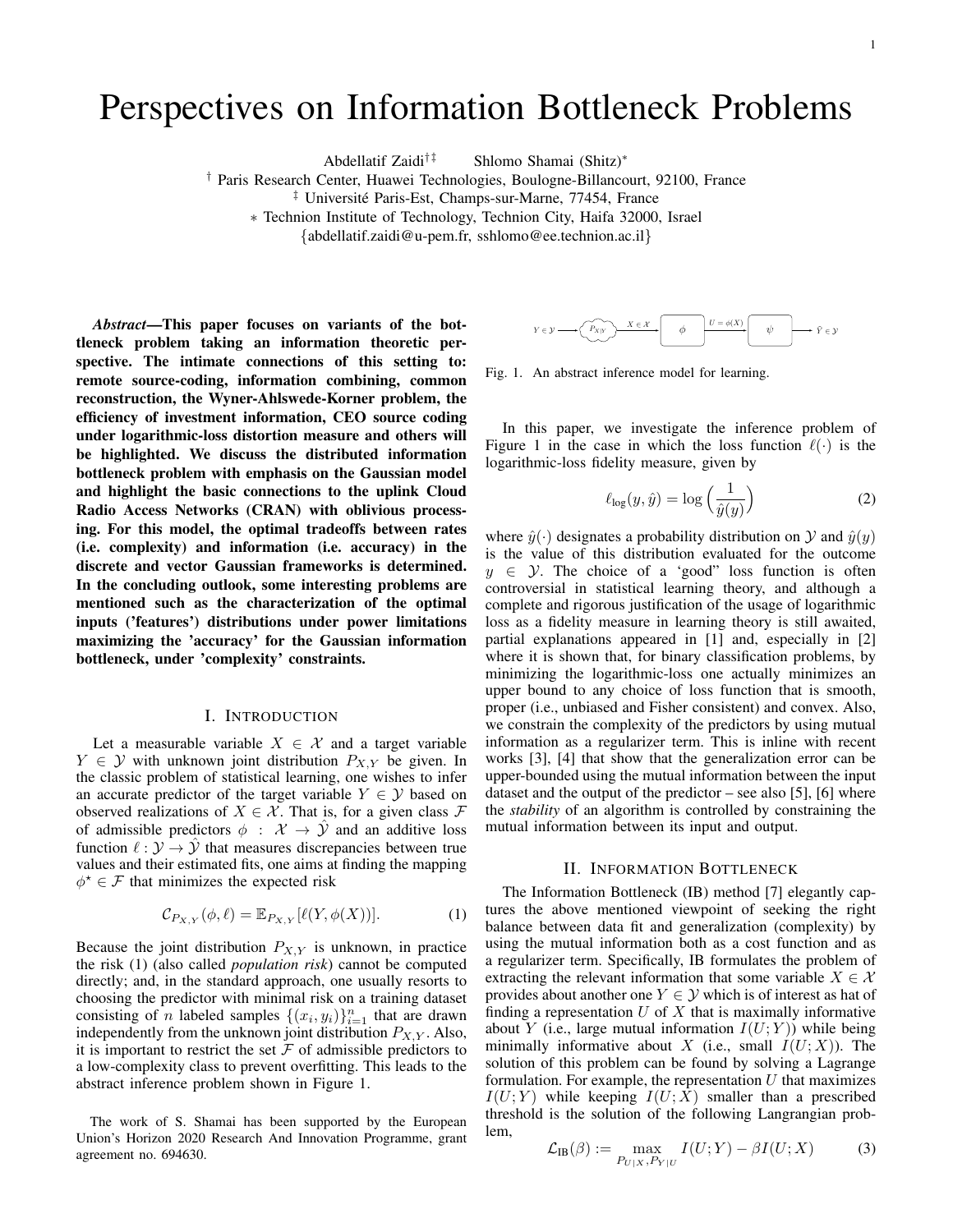where  $\beta$  designates the Lagrange multiplier. In the IB framework,  $I(U;Y)$  is referred to as the *accuracy* of U and  $I(U;X)$ is referred to as the *complexity* of U, where complexity is measured here the minimum description length (or rate) at which the observation is compressed. If the joint distribution  $P_{X,Y}$  is known, or can be approximated to high accuracy, a Blahut-Arimoto [8] type iterative algorithm enables to compute near<sup>1</sup> optimal accuracy-complexity mappings by iterating over a set of self-consistent equations [7]. In the case in which the joint distribution  $P_{X,Y}$  is unknown, a variational inference type algorithm in which the mappings are parametrized by neural networks and the bound approximated by Markov sampling and optimized with stochastic gradient descent can be employed [9] – the approach makes usage of Kingma *et al.* reparametrization trick [10].

# III. CONNECTIONS

## *A. Remote Source Coding*

As already observed in [11], the IB problem is essentially a remote source coding problem in which the distortion is measured under the logarithmic loss measure. More specifically, let  $Y$  designate a memoryless remote source; and  $X$  a noisy version of it that is observed at an encoder. The encoder uses R bits per sample to describe its observation to a decoder which is interested in reconstructing the remote source  $Y$  to within an average distortion level  $D$ , i.e.,

$$
\mathbb{E}[\ell_{\log}^{(n)}(\mathbf{y}, \hat{\mathbf{y}})] \le D \tag{4}
$$

where the incurred distortion between two vectors  $y$  and  $\hat{y}$  is given by

$$
\ell_{\log}^{(n)}(\mathbf{y}, \hat{\mathbf{y}}) = \frac{1}{n} \sum_{i=1}^{n} \ell_{\log}(y_i, \hat{y}_i)
$$
(5)

with the per-letter distortion defined as specified by (2). The minimum achievable rate for which the distortion constraint is met is given by [12], [13]

$$
R = \min_{P_{U|X}} I(X, U) \tag{6}
$$

where the minimization is over all auxiliary random variables *U* that satisfy that  $U \rightarrow X \rightarrow Y$  forms a Markov Chain in this order and this order and

$$
D \ge H(Y|U). \tag{7}
$$

Noting that the average log-loss distortion constraint (8) is equivalent to

$$
I(U;Y) \le H(Y) - D,\tag{8}
$$

it is clear that the rate-distortion region of the aforementioned remote source-coding problem under logarithmic loss and the accuracy-complexity region of the IB method can be inferred from each other.

<sup>1</sup>While the BA algorithm is known to converge to the optimal solution for, e.g., the problem of rate-distortion computation of standard point-to-point lossy compression, it only converges to stationary points in the context of IB.

## *B. Common Reconstruction*

Consider the problem of source coding with side information at the decoder, i.e., the well known Wyner-Ziv setting [14], with the distortion measured under logarithmicloss. Specifically, a memoryless source  $X$  is to be conveyed lossily to a decoder that observes a statistically correlated side information  $Y$ . The encoder uses  $R$  bits per sample to describe its observation to the decoder which wants to reconstruct an estimate of  $X$  to within an average distortion level  $D$ , where the distortion is evaluated under the log-loss distortion measure. The rate distortion region of this problem is given by the set of all pairs  $(R, D)$  that satisfy

$$
R + D \ge H(X|Y). \tag{9}
$$

The optimal coding scheme utilizes standard Wyner-Ziv compression at the encoder and the decoder map  $\psi : \mathcal{U} \times \mathcal{Y} \to \hat{\mathcal{X}}$ given by

$$
\psi(U, Y) = \Pr[X = x | U, Y] \tag{10}
$$

for which it is easy to see that

$$
\mathbb{E}[\ell_{\log}(X,\psi(U,Y))] = H(X|U,Y). \tag{11}
$$

Now, assume that we constrain the coding in a manner that the encoder be able to produce an exact copy of the compressed source constructed by the decoder. This requirement, termed *common reconstruction* constraint (CR), was introduced and studied by Steinberg in [15] for various source coding models, including the Wyner-Ziv setup, in the context of a "general distortion measure. For the Wyner-Ziv problem under log-loss measure that is considered in this section, such a CR constraint causes some rate loss because the reproduction rule (10) is no longer possible as it cannot be reproduced at the sender. In fact, it is not difficult to see that under the CR constraint the above region reduces to the set of pairs  $(R, D)$ that satisfy

$$
R \le I(U;X|Y) \tag{12a}
$$

$$
D \ge H(X|U) \tag{12b}
$$

for some auxiliary random variable for which  $U \rightarrow X - \rightarrow Y$  holds. Observe that (12b) is equivalent to  $I(U \cdot X)$  $H(X) - D$ ; and that, for a given prescribed fidelity level D,  $\rightarrow$  Y holds. Observe that (12b) is equivalent to  $I(U; X)$ the minimum rate is obtained for a description  $U$  that achieves the inequality (12b) with equality, i.e.,

$$
R(D) = \min_{P_{U|X} \,:\, I(U;X) = H(X) - D} I(U;X|Y). \tag{13}
$$

Because  $U \rightarrow X \rightarrow Y$ , we have

$$
I(U;Y) = I(U;X) - I(U;X|Y).
$$
 (14)

Under the constraint  $I(U; X) = H(X) - D$ , it is easy to see that minimizing  $I(U;X|Y)$  amounts to maximizing  $I(U;Y)$ , an aspect which bridges the problem at hand with the IB problem.

In the above, the side information  $Y$  is used for binning but not for the estimation at the decoder. If the encoder ignores whether  $Y$  is present or not at the decoder side, the benefit of binning is reduced – see the Heegard-Berger model with common reconstruction studied in [16], [17].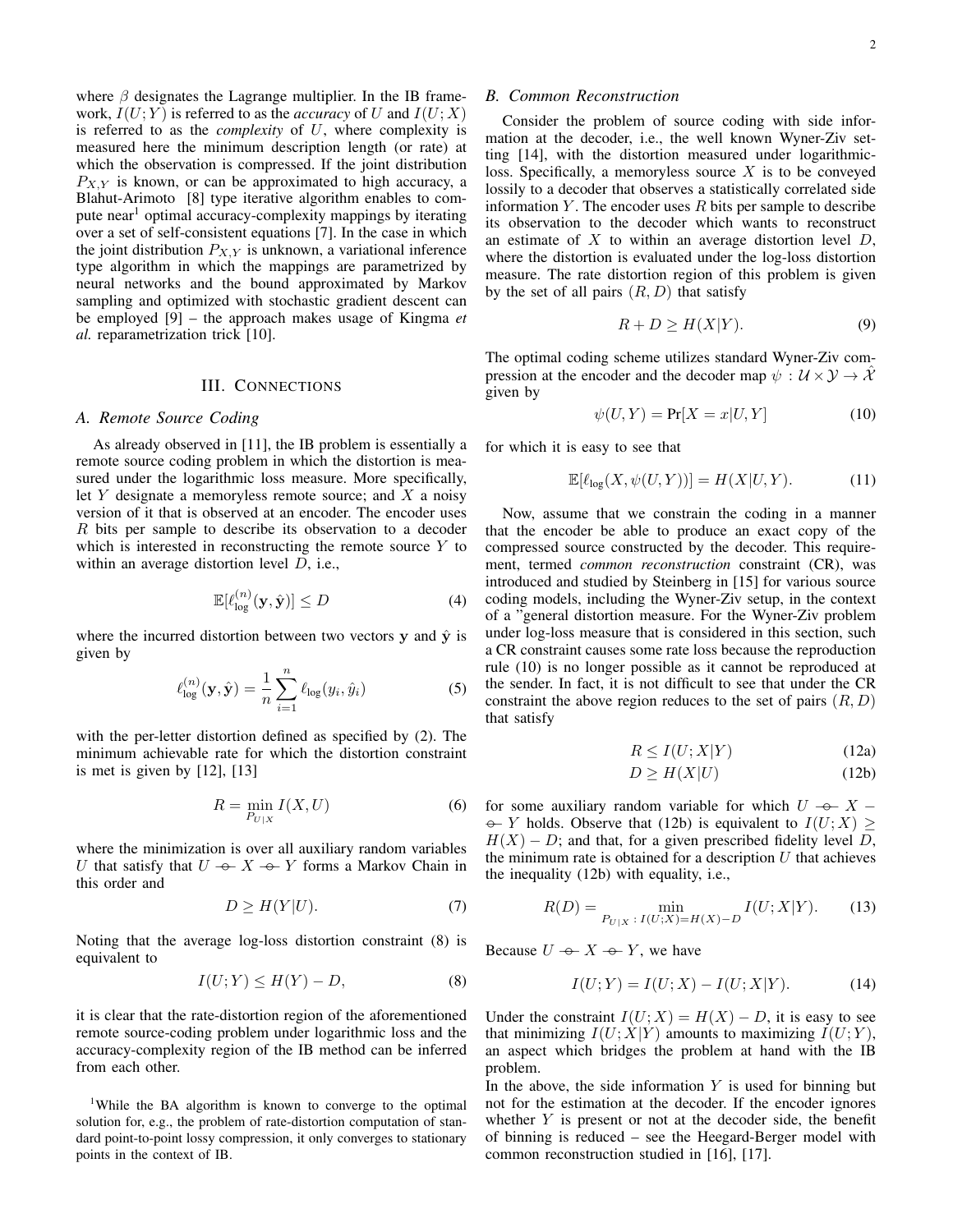# *C. Information Combining*

Consider again the IB problem. Say one wishes the find the representation U that maximizes the accuracy  $I(U;Y)$  for a given prescribed complexity level, e.g.,  $I(U; X) = R$ . For this setup, we have

$$
I(X; U, Y) = I(U; X) + I(Y; X) - I(U; Y)
$$
 (15)

$$
= R + I(Y; X) - I(U; Y) \tag{16}
$$

where the first equality holds since  $U \rightarrow X \rightarrow Y$  is<br>a Markov chain Maximizing  $I(U \cdot Y)$  is then equivalent to a Markov chain. Maximizing  $I(U;Y)$  is then equivalent to minimizing  $I(X; U, Y)$ . This is reminiscent of the problem of *information combining* [18], [19], where X can be interpreted as a source information that is conveyed through two channels: the channel  $P_{Y|X}$  and the channel  $P_{U|X}$ . The outputs of these two channels are conditionally independent given  $X$ ; and they should be processed in a manner such that, when combined, they preserve as much information as possible about  $X$ .

# *D. Wyner-Ahlswede-Korner Problem ¨*

Here, the two memoryless sources  $X$  and  $Y$  are encoded separately at rates  $R_X$  and  $R_Y$  respectively. A decoder gets the two compressed streams and aims at recovering Y losslessly. This problem was studied, and solved, seperately by Wyner [20] and Ahlswede and Körner [21]. For given  $R_X = R$ , the minimum rate  $R_Y$  that is needed to recover Y losslessly is

$$
R_Y^*(R) = \min_{P_{U|X} \; : \; I(U;X) \; \leq \; R} H(Y|U). \tag{17}
$$

So, we get

$$
\max_{P_{U|X}} \max_{I(U;X) \le R} I(U;Y) = H(Y) - R_Y^*(R).
$$

# *E. Efficiency of Investment Information*

Let  $Y$  model a stock market data; and  $X$  some correlated information. In [22], Erkip and Cover investigated how the description of the correlated information  $X$  improves the investment in the stock market Y. Specifically, let  $\Delta(C)$  denote the maximum increase in growth rate when  $X$  is described to the investor at rate C. Erkip and Cover found a single-letter characterization of the incremental growth rate  $\Delta(C)$ . When specialized to the horse race market, this problem is related to the aforementioned source coding with side information of Wyner  $[20]$  and Ahlswede-Körner  $[21]$ ; and, so, also to the IB problem. The work [22] provides explicit analytic solutions for two horce race examples, jointly binary and jointly Gaussian horce races.

## IV. DISTRIBUTED INFORMATION BOTTLENECK

Consider now a generalization of the IB problem in which the prediction is to be performed in a distributed manner. The model is shown in Figure 2. Here, the prediction of the target variable  $Y \in \mathcal{Y}$  is to be performed on the basis of samples of statistically correlated random variables  $(X_1, \ldots, X_K)$ that are observed each at a distinct predictor. Throughout, we assume that the following Markov chain holds for all  $k \in \mathcal{K} := \{1, \ldots, K\},\$ 

$$
X_k \oplus Y \oplus X_{\mathcal{K}/k}.\tag{18}
$$

The variable  $Y$  is a target variable; and we seek to characterize how accurate it can be predicted from a measurable random vector  $(X_1, \ldots, X_K)$  when the components of this vector are processed separately, each by a distinct encoder.



Fig. 2. A model for distributed, e.g., multi-view, learning.

#### *A. An example: multi-view learning*

In many data analytics problems, data is collected from various sources of information or feature extractors; and is intrinsically *heterogeneous*. For example, an image can be identified by its color or texture features; and a document may contain text and images. Conventional machine learning approaches concatenate all available data into one big row vector (or matrix) on which a suitable algorithm is then applied. Treating different observations as a single source might cause overfitting and is not physically meaningful because each group of data may have different statistical properties. Alternatively, one may partition the data into groups according to samples homogeneity, and each group of data be regarded as a separate *view*. This paradigm, termed *multi-view learning* [23], has received growing interest; and various algorithms exist, sometimes under references such as *co-training* [24]–[27], *multiple kernel learning* [27] and *subspace learning* [28]. By using distinct encoder mappings to represent distinct groups of data, and jointly optimizing over all mappings to remove redundancy, multiview learning offers a degree of flexibility that is not only desirable in practice but is likely to result in better learning capability. Actually, as shown in [29], local learning algorithms produce less errors than global ones. Viewing the problem as that of function approximation, the intuition is that it is usually non-easy to find a unique function that holds good predictability properties in the entire data space.

Besides, the distributed learning of Figure 2 clearly finds application in all those scenarios in which learning is performed collaboratively but distinct learners either only access subsets of the entire dataset (e.g., due to physical constraints) or they access independent noisy versions of the entire dataset. Two such examples are Google Goggles and Siri in which the locally collected data is processed on clouds.

# *B. Optimal accuracy-complexity tradeoff region*

The distributed IB problem of Figure 2 is studied in [30], [31] from information-theoretic grounds. For both discrete memoryless (DM) and memoryless vector Gaussian models, the authors establish fundamental limits of learning in terms of optimal tradeoffs between accuracy and complexity. The result for discrete sources is reproduced here for completeness.

Theorem 1. *( [30], [31]) The accuracy-complexity region*  $TR<sub>DIB</sub>$  *of the distributed learning problem with*  $P_{X_K,Y}$  *for which the Markov chain* (21) *holds, is given by the union of all tuples*  $(\Delta, R_1, \ldots, R_K) \in \mathbb{R}_+^{K+1}$  *satisfying for all*  $S \subseteq K$ ,

$$
\Delta \le \sum_{k \in \mathcal{S}} [R_k - I(X_k; U_k | Y, T)] + I(Y; U_{\mathcal{S}^c} | T), \qquad (19)
$$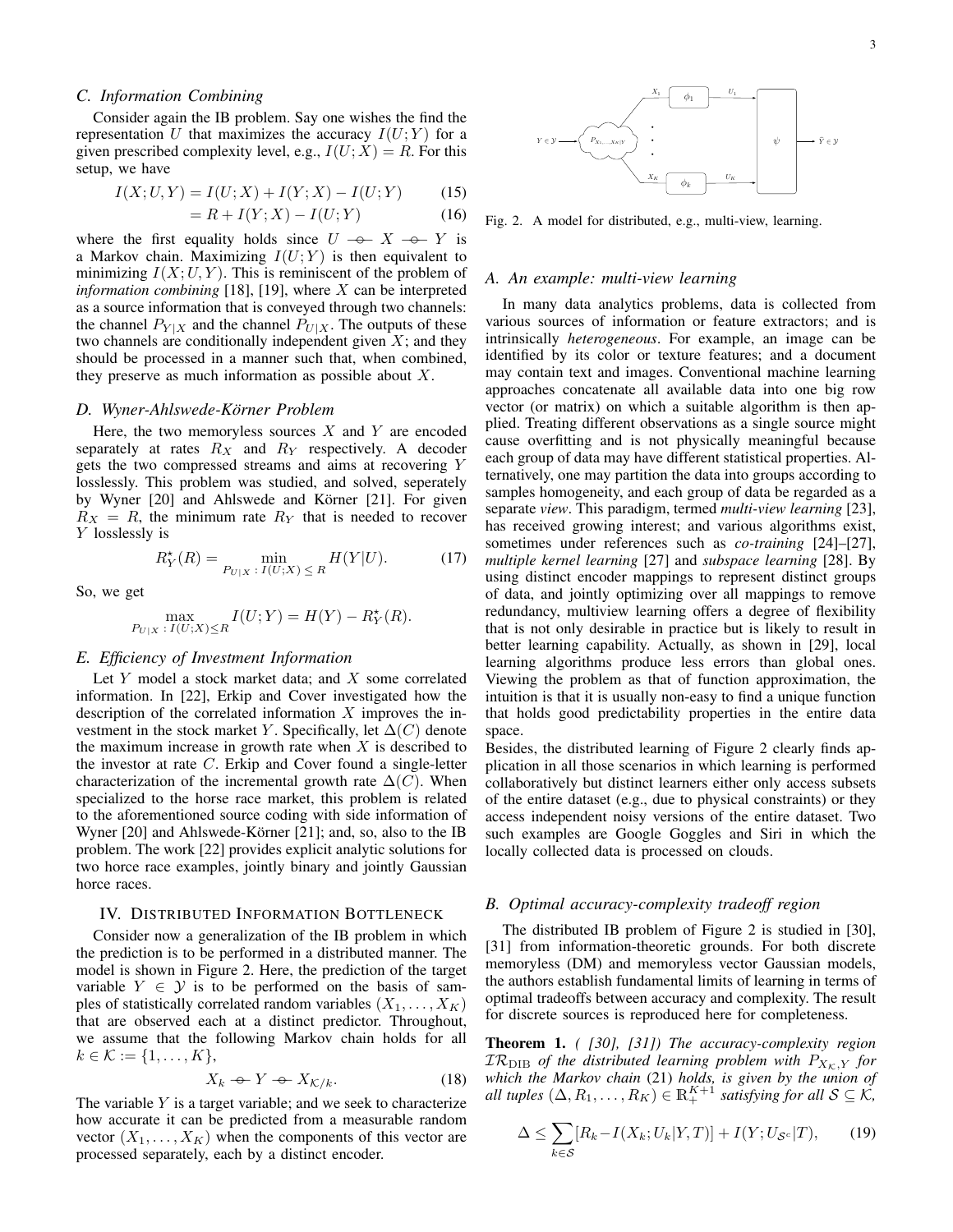

Fig. 3. CRAN model with oblivious relaying and time-sharing.

*for some set of pmfs*  $\mathbf{P} := \{P_{U_k|X_k,T}, \ldots, P_{U_k|X_k,T}, P_T\}$  *with joint distribution of the form*

$$
p_T(t)p_Y(y)\prod_{k=1}^K p_{X_k|Y}(x_k|y)\prod_{k=1}^K p_{U_k|X_k,T}(u_k|x_k,t). \quad (20)
$$

## *C. Cloud RAN*

Consider the discrete memoryless (DM) CRAN model shown in Figure 3. In this model,  $L$  users communicate with a common destination or central processor  $(CP)$  through  $K$  relay nodes, where  $L \geq 1$  and  $K \geq 1$ . Relay node  $k, 1 \leq k \leq K$ , is connected to the CP via an error-free finite-rate fronthaul link of capacity  $C_k$ . In what follows, we let  $\mathcal{L} := [1 : L]$  and  $K := [1:K]$  indicate the set of users and relays, respectively. Similar to [32], the relay nodes are constrained to operate without knowledge of the users' codebooks and only know a time-sharing sequence  $Q<sup>n</sup>$ , i.e., a set of time instants at which users switch among different codebooks. The obliviousness of the relay nodes to the actual codebooks of the users is modeled via the notion of *randomized encoding* [33], [34]. That is, users or transmitters select their codebooks at random and the relay nodes are *not* informed about the currently selected codebooks, while the CP is given such information.

Consider the following class of DM CRANs in which the channel outputs at the relay nodes are independent conditionally on the users' inputs. That is, for all  $k \in \mathcal{K}$  and all  $i \in [1:n],$ 

$$
Y_{k,i} \nightharpoonup X_{\mathcal{L},i} \nightharpoonup Y_{\mathcal{K}/k,i} \tag{21}
$$

forms a Markov chain in this order.

Theorem 2 ( [35]). *For the class of DM CRANs with oblivious relay processing and enabled time-sharing for which* (21) *holds, the capacity region*  $\mathcal{C}(C_{\mathcal{K}})$  *is given by the union of all rate tuples*  $(R_1, \ldots, R_L)$  *which satisfy* 

$$
\sum_{t \in \mathcal{T}} R_t \leq \sum_{s \in \mathcal{S}} [C_s - I(Y_s; U_s | X_{\mathcal{L}}, Q)] + I(X_{\mathcal{T}}; U_{\mathcal{S}^c} | X_{\mathcal{T}^c}, Q),
$$

*for all non-empty subsets*  $\mathcal{T} \subseteq \mathcal{L}$  *and all*  $\mathcal{S} \subseteq \mathcal{K}$ *, for some joint measure of the form*

$$
p(q)\prod_{l=1}^{L}p(x_{l}|q)\prod_{k=1}^{K}p(y_{k}|x_{L})\prod_{k=1}^{K}p(u_{k}|y_{k},q).
$$
 (22)

The direct part of Theorem 2 can be obtained by a coding scheme in which each relay node compresses its channel output by using Wyner-Ziv binning to exploit the correlation with the channel outputs at the other relays, and forwards the bin index to the CP over its rate-limited link. The CP jointly

decodes the compression indices (within the corresponding bins) and the transmitted messages, i.e., Cover-El Gamal compress-and-forward [36, Theorem 3] with joint decompression and decoding (CF-JD). Alternatively, the rate region of Theorem 2 can also be obtained by a direct application of the noisy network coding (NNC) scheme of [37, Theorem 1].

## *D. Distributed Source Coding under Logarithmic Loss*

Key element to the proof of the converse part of Theorem 2 is the connection with the Chief Executive Officer (CEO) source coding problem. For the case of  $K \geq 2$  encoders, while the characterization of the optimal rate-distortion region of this problem for general distortion measures has eluded the information theory for now more than four decades, a characterization of the optimal region in the case of logarithmic loss distortion measure has been provided recently in [38]. A key step in [38] is that the log-loss distortion measure admits a lower bound in the form of the entropy of the source conditioned on the decoders input. Leveraging on this result, in our converse proof of Theorem 2 we derive a single letter upper-bound on the entropy of the channel inputs conditioned on the indices  $J_{\mathcal{K}}$  that are sent by the relays, in the absence of knowledge of the codebooks indices  $F_{\mathcal{L}}$ . Also, the rate region of the vector Gaussian CEO problem under logarithmic loss distortion measure has been found recently in [39], [40].

## V. OUTLOOK

Among interesting problems that are left unaddressed in this paper that of characterizing optimal input distributions under rate-constrained compression at the relays where, e.g., discrete signaling is already known to sometimes outperform Gaussian signaling for single-user Gaussian CRAN [33]. It is conjectured that the optimal input distribution is discrete. Other issues might relate to extensions to continuous time filtered Gaussian channels, in parallel to the regular bottleneck problem [41], or extensions to settings in which fronthauls may be not available at some radio-units, and that is unknown to the systems. That is, the more radio units are connected to the central unit the higher rate could be conveyed over the CRAN uplink [42]. Alternatively, one may consider finding the worstcase noise under given input distributions, e.g., Gaussian, and rate-constrained compression at the relays. Finally, there are interesting aspects that address processing constraints of continuous waveforms, e.g., such as sampling at a given rate [43], [44] with focus on remote logarithmic distortion [38], which in turn boils down to the distributed bottleneck problem [30], [31].

# **REFERENCES**

- [1] J. Jiao, T. A. Courtade, K. Venkat, and T. Weissman, "Justification of logarithmic loss via the benefit of side information," *IEEE Transactions on Information Theory*, vol. 61, no. 10, pp. 5357–5365, 2015.
- [2] A. Painsky and G. W. Wornell, "On the universality of the logistic loss function," *arXiv preprint arXiv:1805.03804*, 2018.
- [3] A. Xu and M. Raginsky, "Information-theoretic analysis of generalization capability of learning algorithms," in *Advances in Neural Information Processing Systems*, 2017, pp. 2521–2530.
- [4] D. Russo and J. Zou, "How much does your data exploration overfit? controlling bias via information usage," *arXiv preprint arXiv:1511.05219*, 2015.